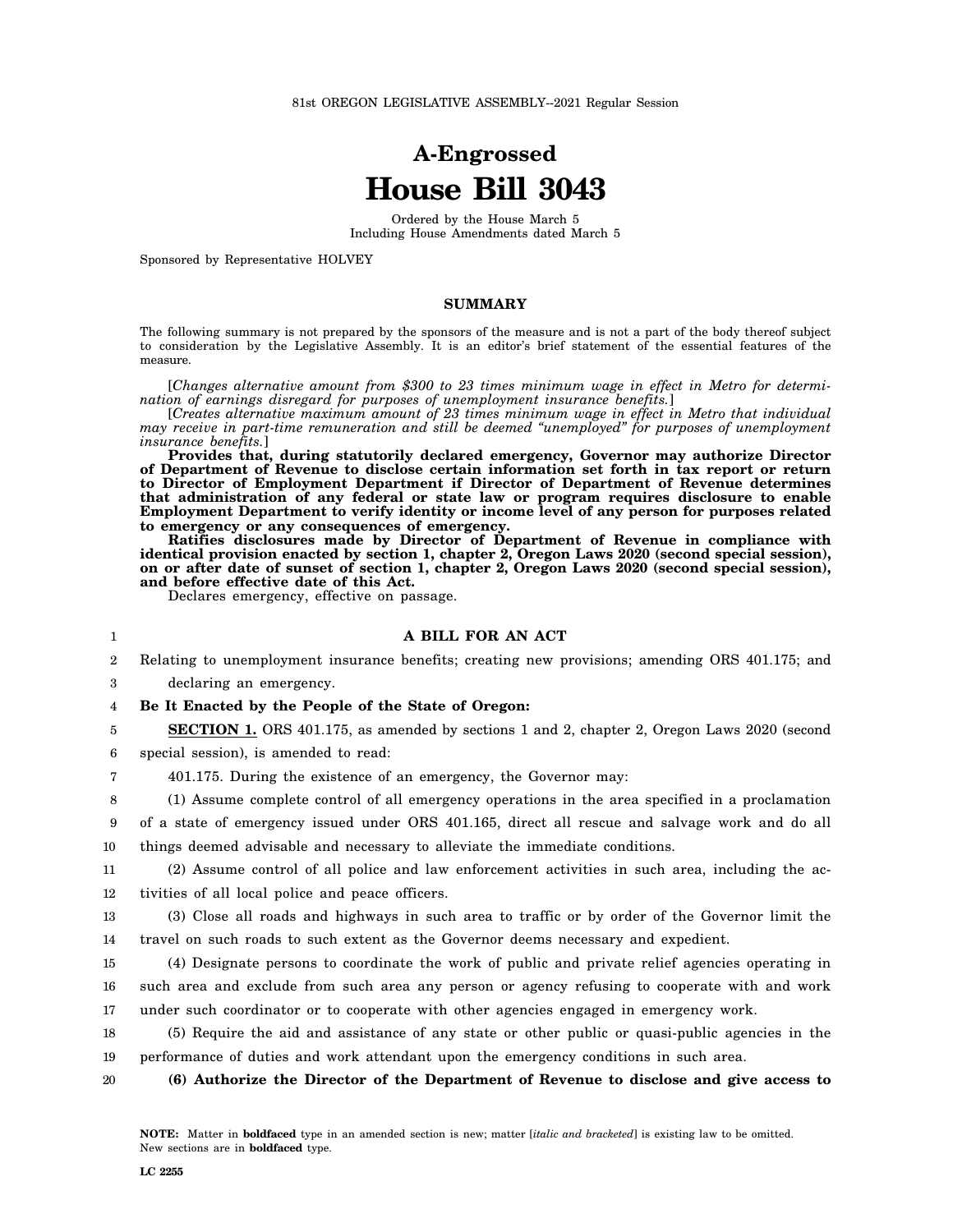#### A-Eng. HB 3043

1 2 3 4 5 6 7 8 **information described in ORS 314.835 to the Director of the Employment Department if the Director of the Department of Revenue determines that the administration of any federal or state law or program requires the disclosure of the information to enable the Employment Department to verify the identity or income level of any person for purposes related to the emergency or any consequences of the emergency. The information that may be disclosed under this subsection shall be limited to information that is necessary to verify a person's identity or income level. The Director of the Employment Department shall maintain the confidentiality of the information during and after the state of emergency.**

9 10 **SECTION 2.** ORS 401.175, as amended by sections 1 and 2, chapter 2, Oregon Laws 2020 (second special session), and section 1 of this 2021 Act, is amended to read:

11

401.175. During the existence of an emergency, the Governor may:

12 13 14 (1) Assume complete control of all emergency operations in the area specified in a proclamation of a state of emergency issued under ORS 401.165, direct all rescue and salvage work and do all things deemed advisable and necessary to alleviate the immediate conditions.

15 16 (2) Assume control of all police and law enforcement activities in such area, including the activities of all local police and peace officers.

17 18 (3) Close all roads and highways in such area to traffic or by order of the Governor limit the travel on such roads to such extent as the Governor deems necessary and expedient.

19 20 21 (4) Designate persons to coordinate the work of public and private relief agencies operating in such area and exclude from such area any person or agency refusing to cooperate with and work under such coordinator or to cooperate with other agencies engaged in emergency work.

22 23 (5) Require the aid and assistance of any state or other public or quasi-public agencies in the performance of duties and work attendant upon the emergency conditions in such area.

24 25 26 27 28 29 30 31 [*(6) Authorize the Director of the Department of Revenue to disclose and give access to information described in ORS 314.835 to the Director of the Employment Department if the Director of the Department of Revenue determines that the administration of any federal or state law or program requires the disclosure of the information to enable the Employment Department to verify the identity or income level of any person for purposes related to the emergency or any consequences of the emergency. The information that may be disclosed under this subsection shall be limited to information that is necessary to verify a person's identity or income level. The Director of the Employment Department shall maintain the confidentiality of the information during and after the state of emergency.*]

32 33 34 35 **SECTION 3. The amendments to ORS 401.175 by section 2 of this 2021 Act become operative on the date on which the declaration of a state of emergency related to COVID-19 issued by the Governor on March 8, 2020, and any extension of the declaration of emergency, is no longer in effect.**

36 37 38 39 **SECTION 4. Notwithstanding the operative date set forth in section 3 of this 2021 Act, authority granted under ORS 401.175 (6) to the Director of the Department of Revenue before the operative date set forth in section 3 of this 2021 Act to disclose and give access to information shall continue until the earliest of:**

40 41 42 43 44 **(1) The date that is 90 days following the latest date of expiration of any temporary federal program that is related to COVID-19 and administered by the Employment Department to provide unemployment benefits based on self-employment or similar earnings for which information may be disclosed to the Director of the Employment Department under ORS 401.175 (6);**

45 **(2) December 31, 2022; or**